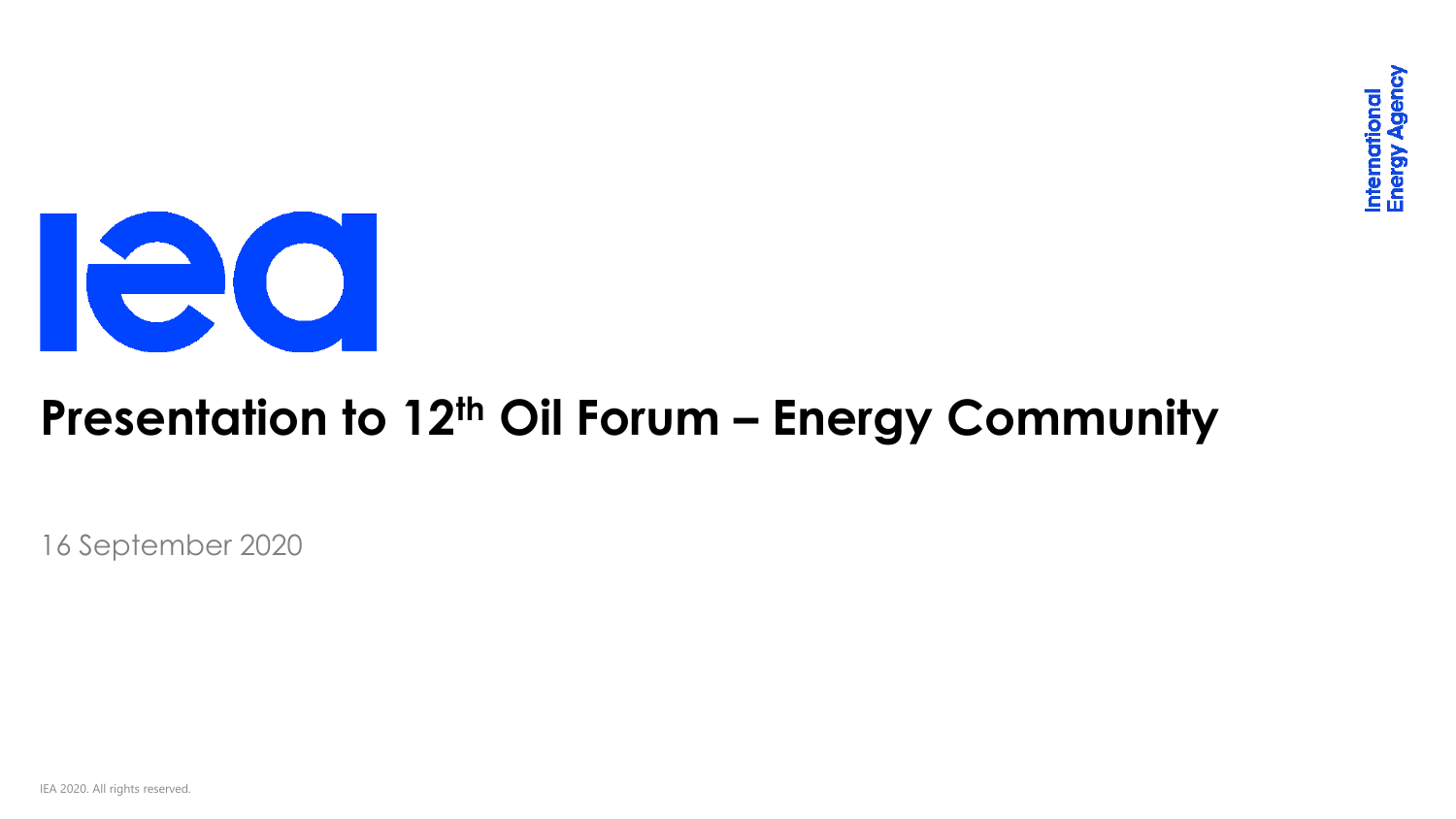# **Short term oil market issues**

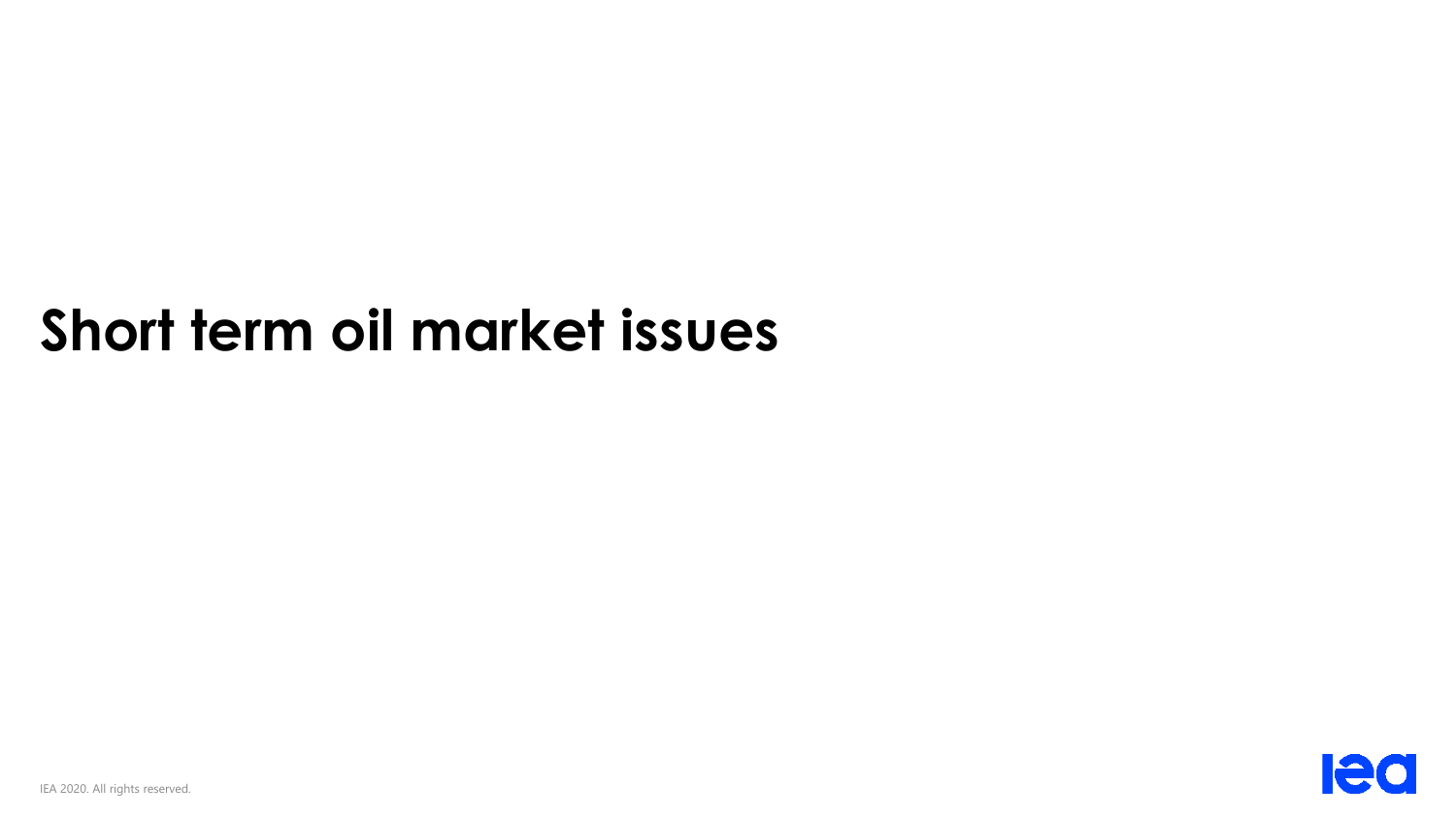### **Prices coming under pressure after long period of stability**



Main futures benchmarks rangebound since second half of June. Since late August fear of weakening market has moved futures curve down with little upward movement expected..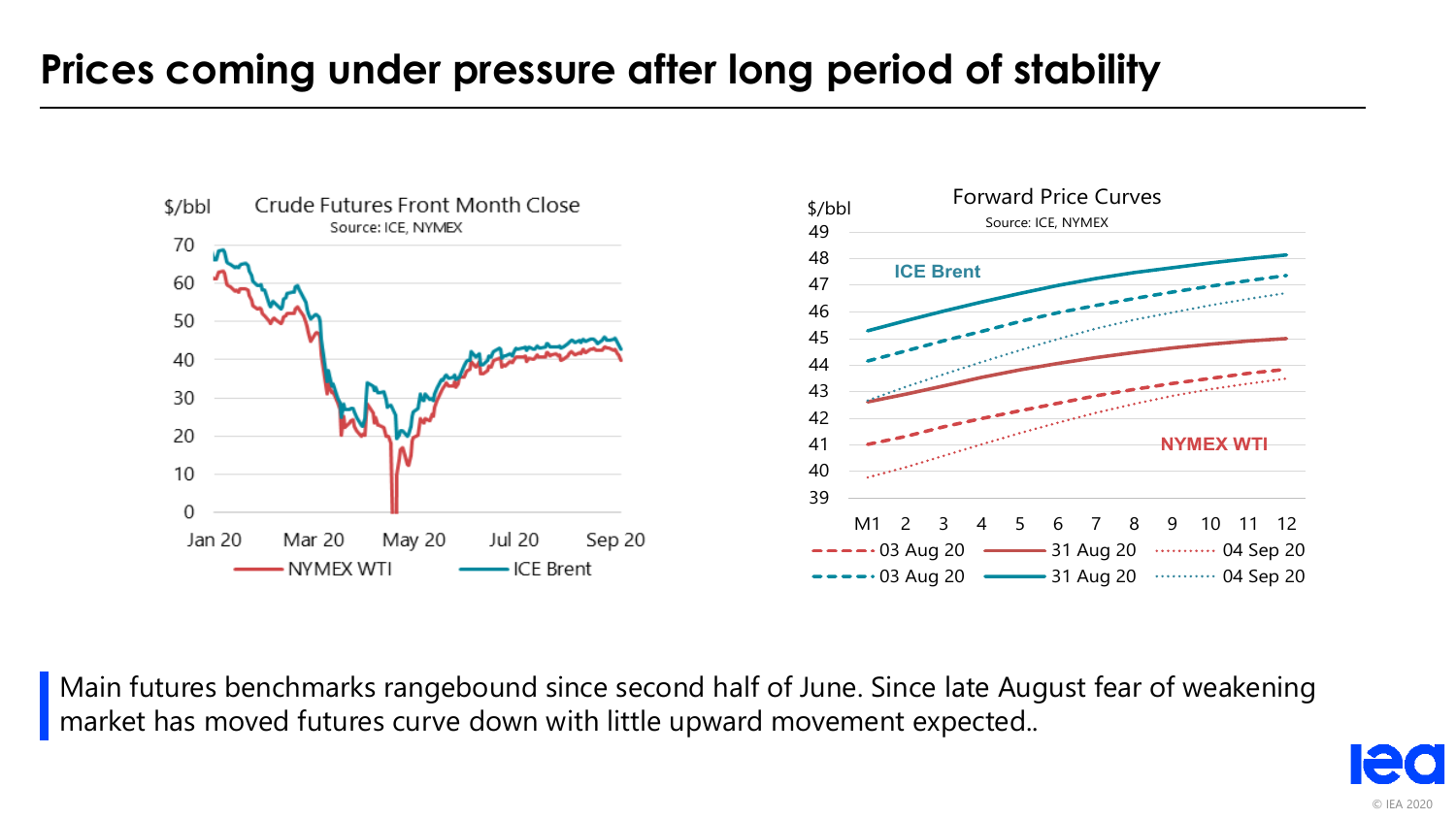### **Oil demand recovery from "Black April" is decelerating**

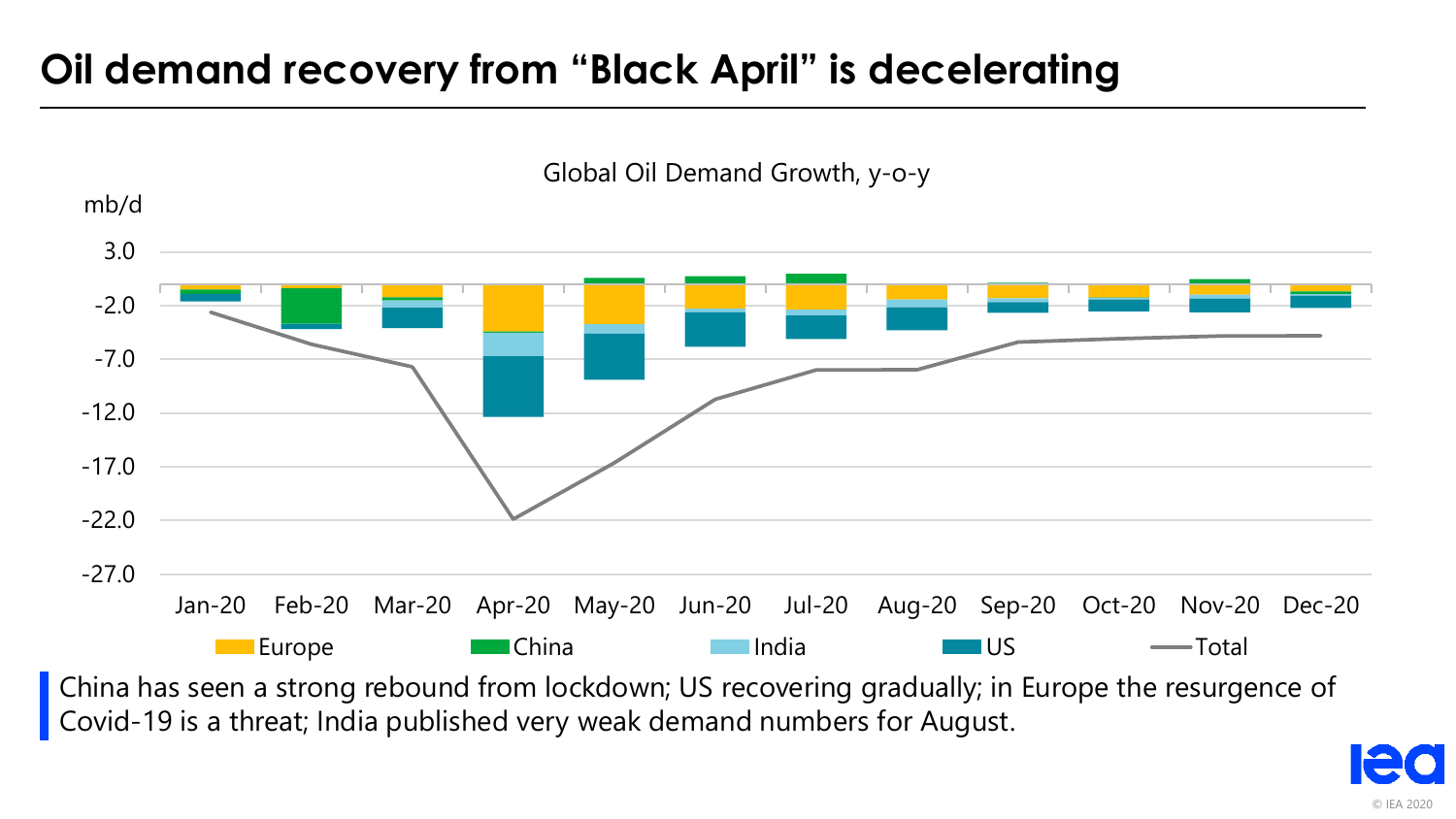### **Oil demand recovery led by land transport: jet is a major drag**



2020 vs 2019 Oil Demand

Global oil demand 6 mb/d down y-o-y in 2H20, of which 3.3 mb/d is jet/kerosene.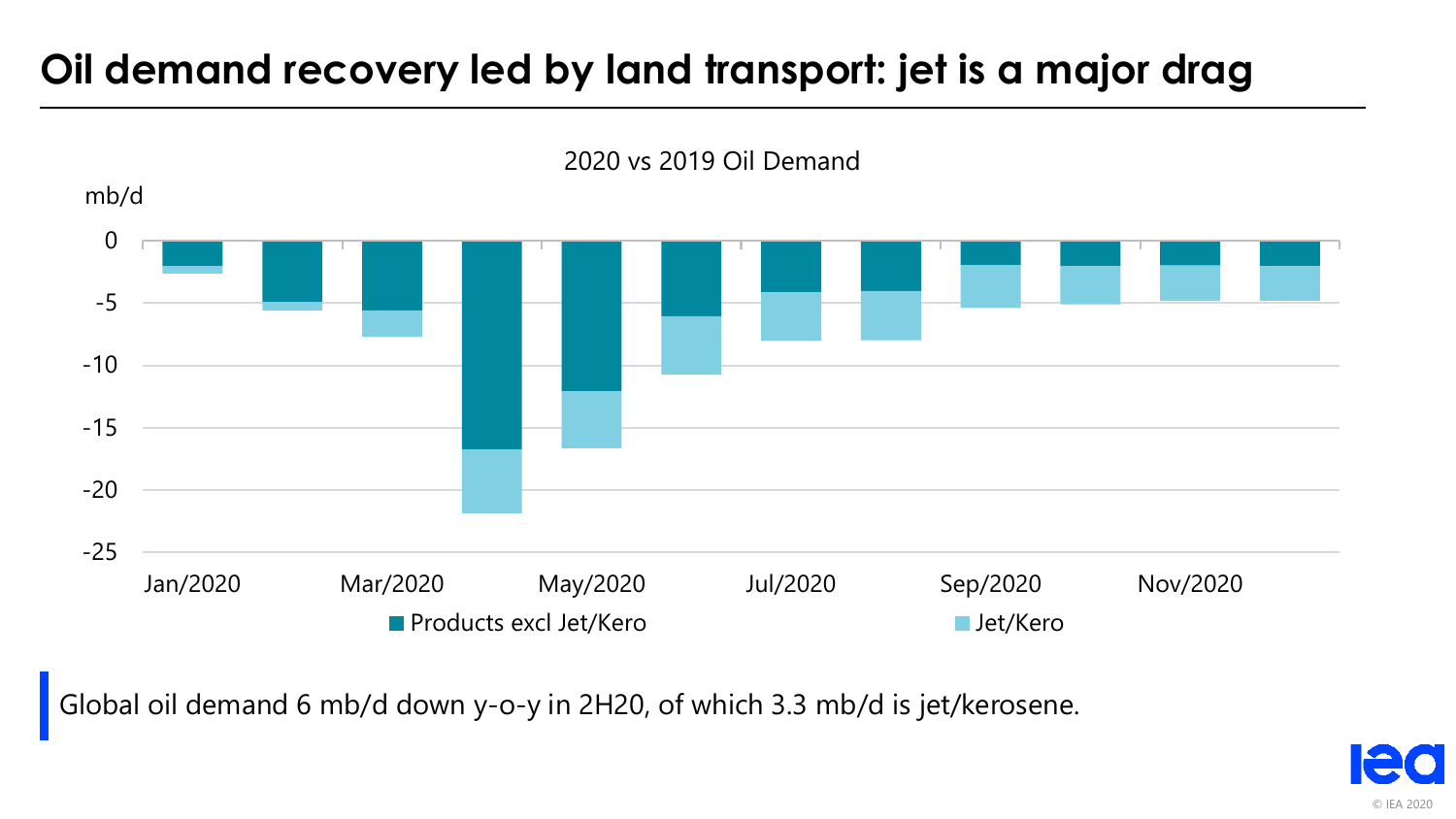### **Oil market re-balances in second half of 2020**



\* Assumes 100% compliance with OPEC+ deal \* Assumes 100% compliance with OPEC+ deal

Data revisions reducing implied stock draw – was 4.4 mb/d, now 3.5 mb/d. Sentiment is weakening!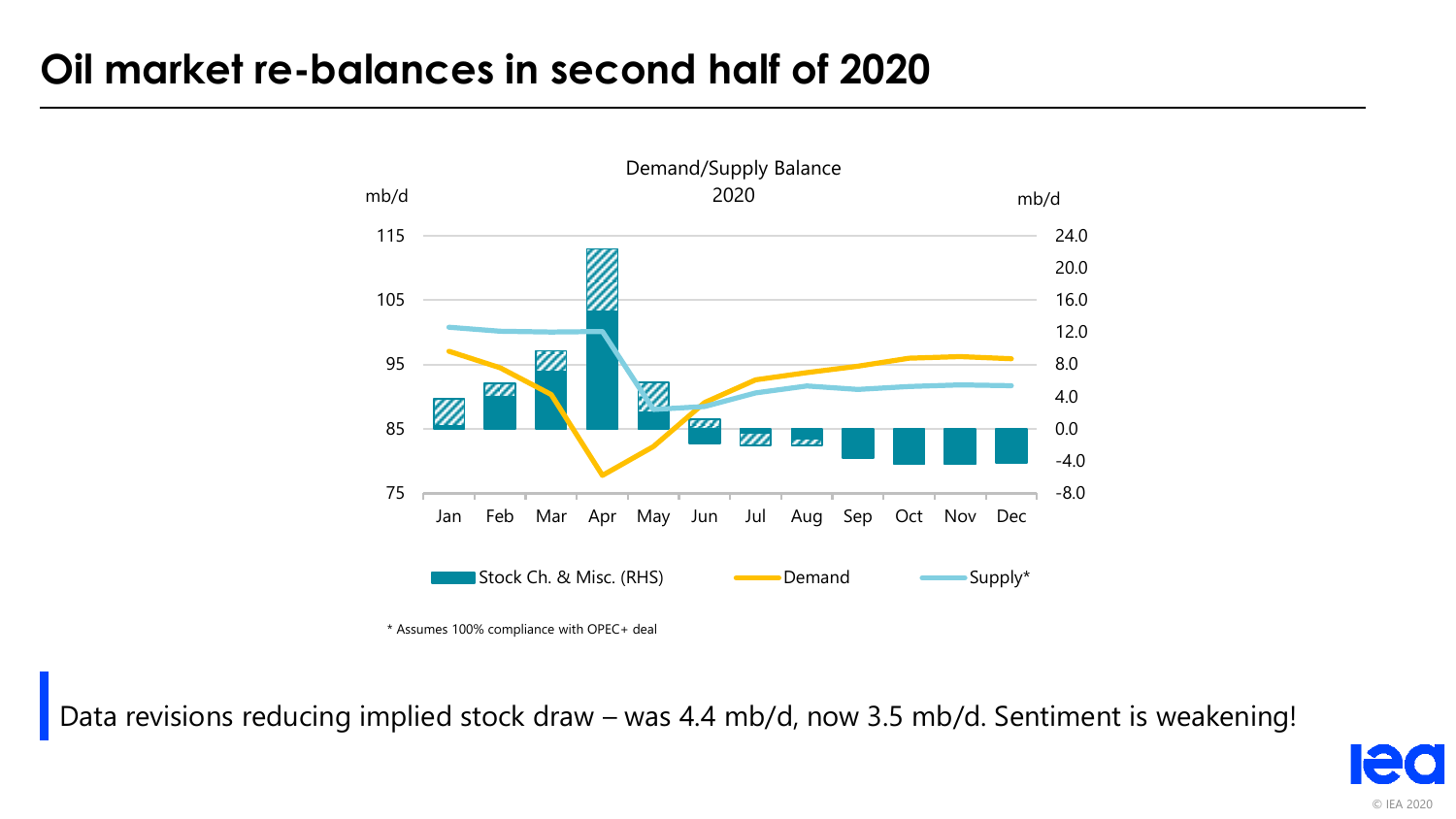## **Important medium term issues**

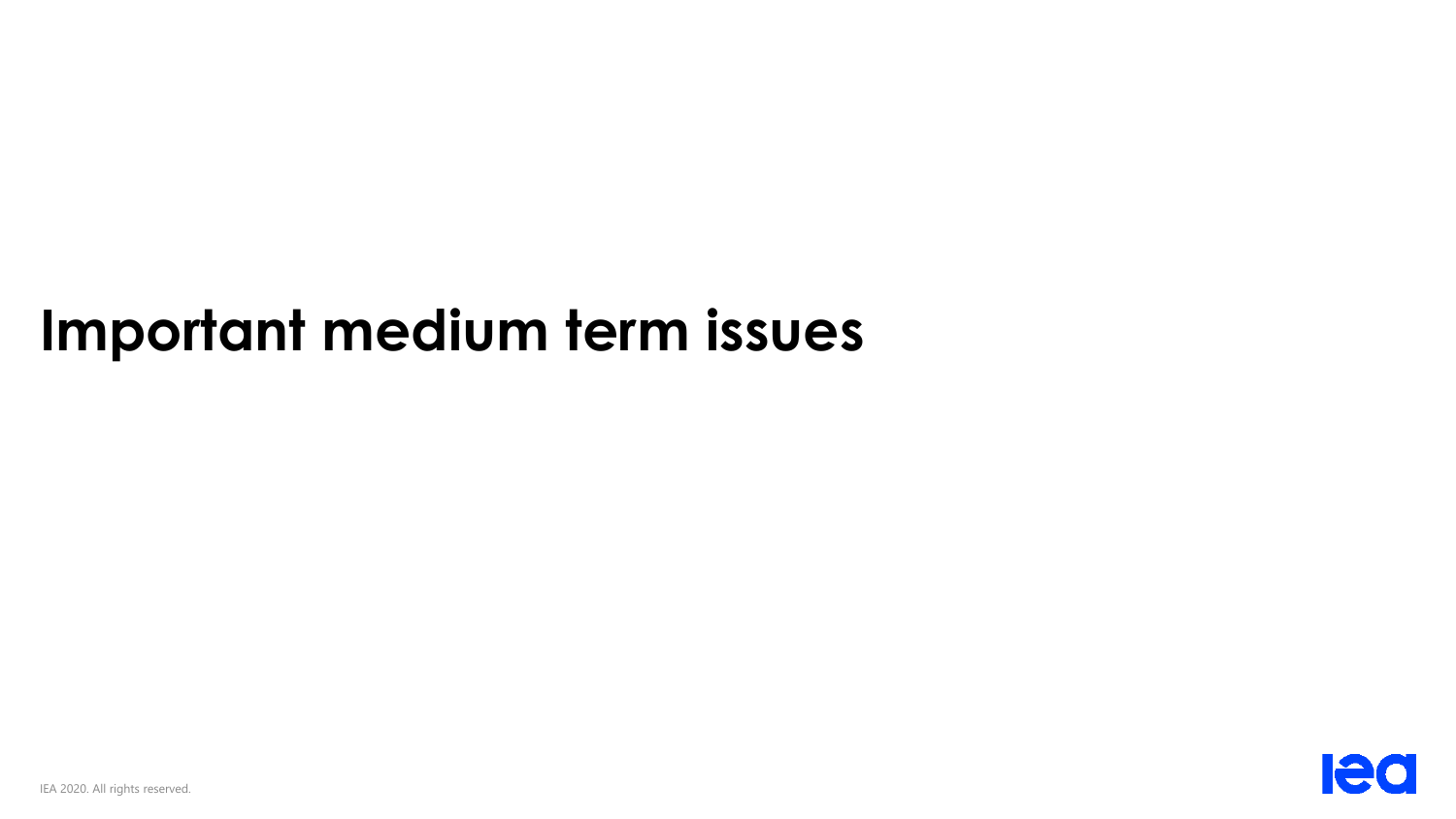#### **Coronavirus: a once in a century event for energy demand**



The shock to energy demand in 2020 is set to be the largest in 70 years. In our estimate, global energy demand declines by 6%, a fall seven times greater than the 2009 financial crisis.

© IEA 2020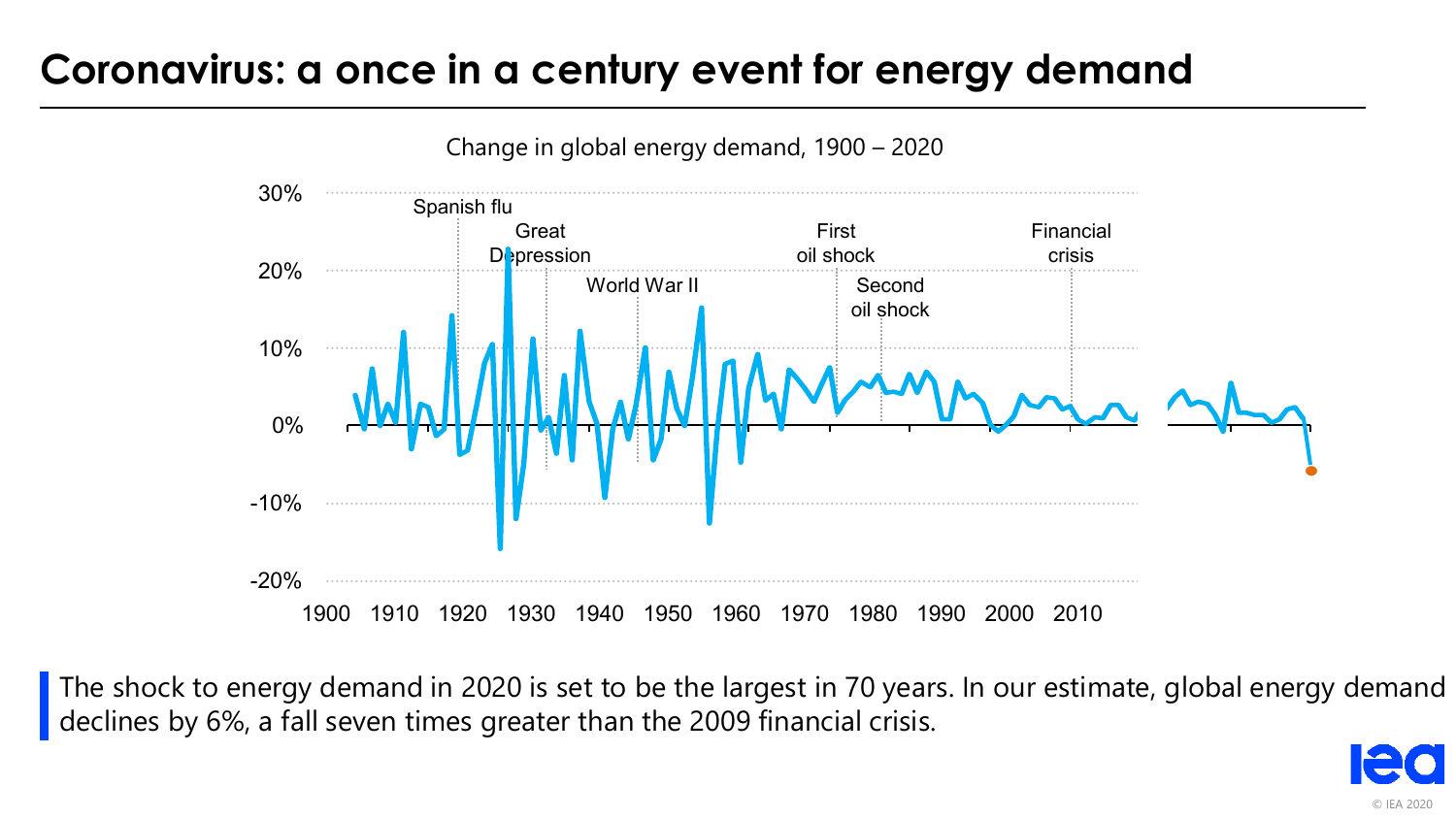### **CO<sup>2</sup> emissions drop the most ever due to the COVID-19 crisis**



Global energy-related  $CO<sub>2</sub>$  emissions are set to fall nearly 8% in 2020 to their lowest level in a decade. Reduced coal use contributes the most. Experience suggests that a large rebound is likely post crisis.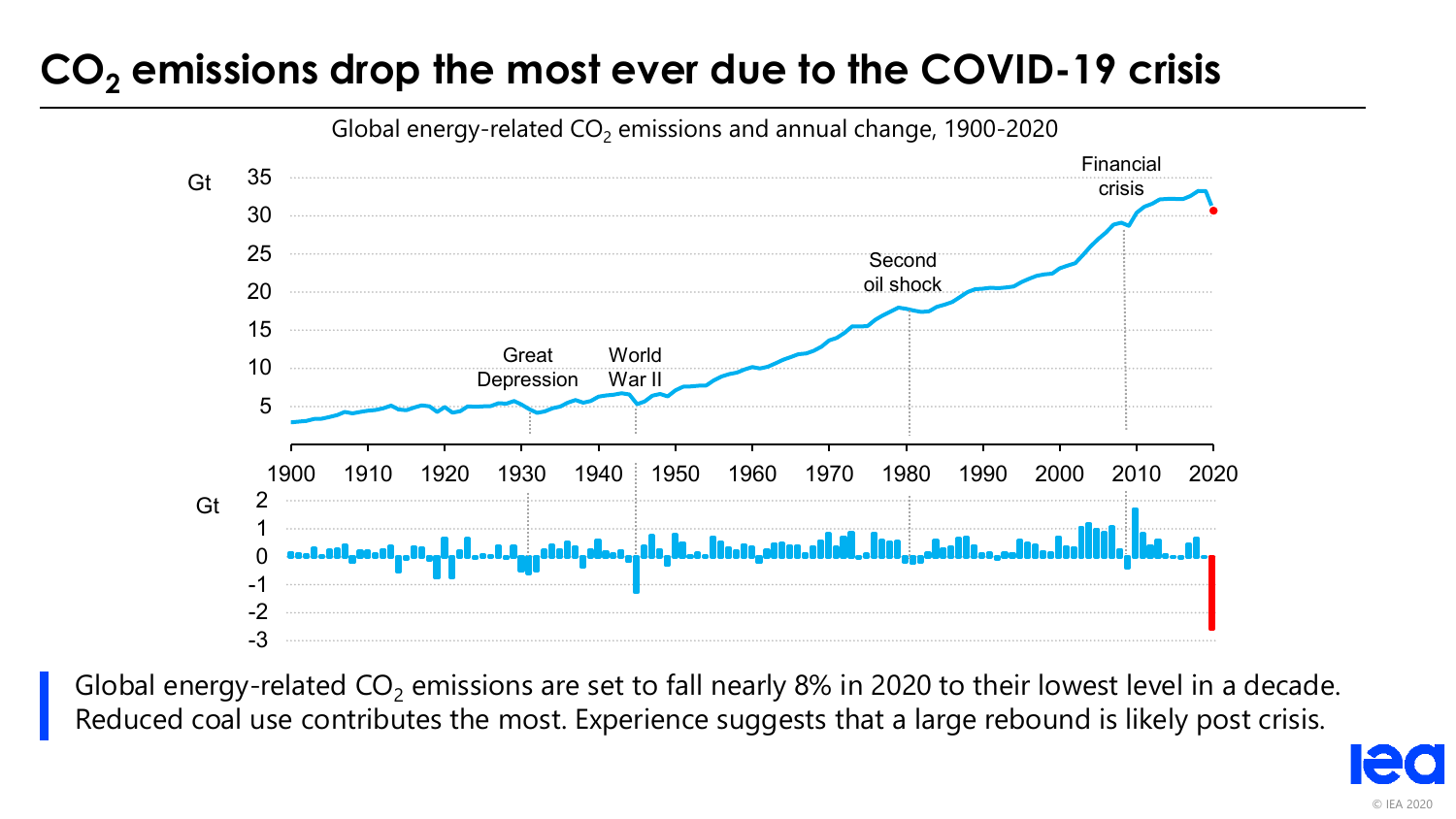### **Peak oil demand is not a new idea!**

#### **It was the end of oil at 80 mb/d, 92 mb/d, and 100 million barrels/day, respectively!**



In the decade between the financial crisis and the coronavirus, global oil demand growth surprised on the upside. Population growth and rising incomes in developing countries remain key demand drivers.

© IEA 2020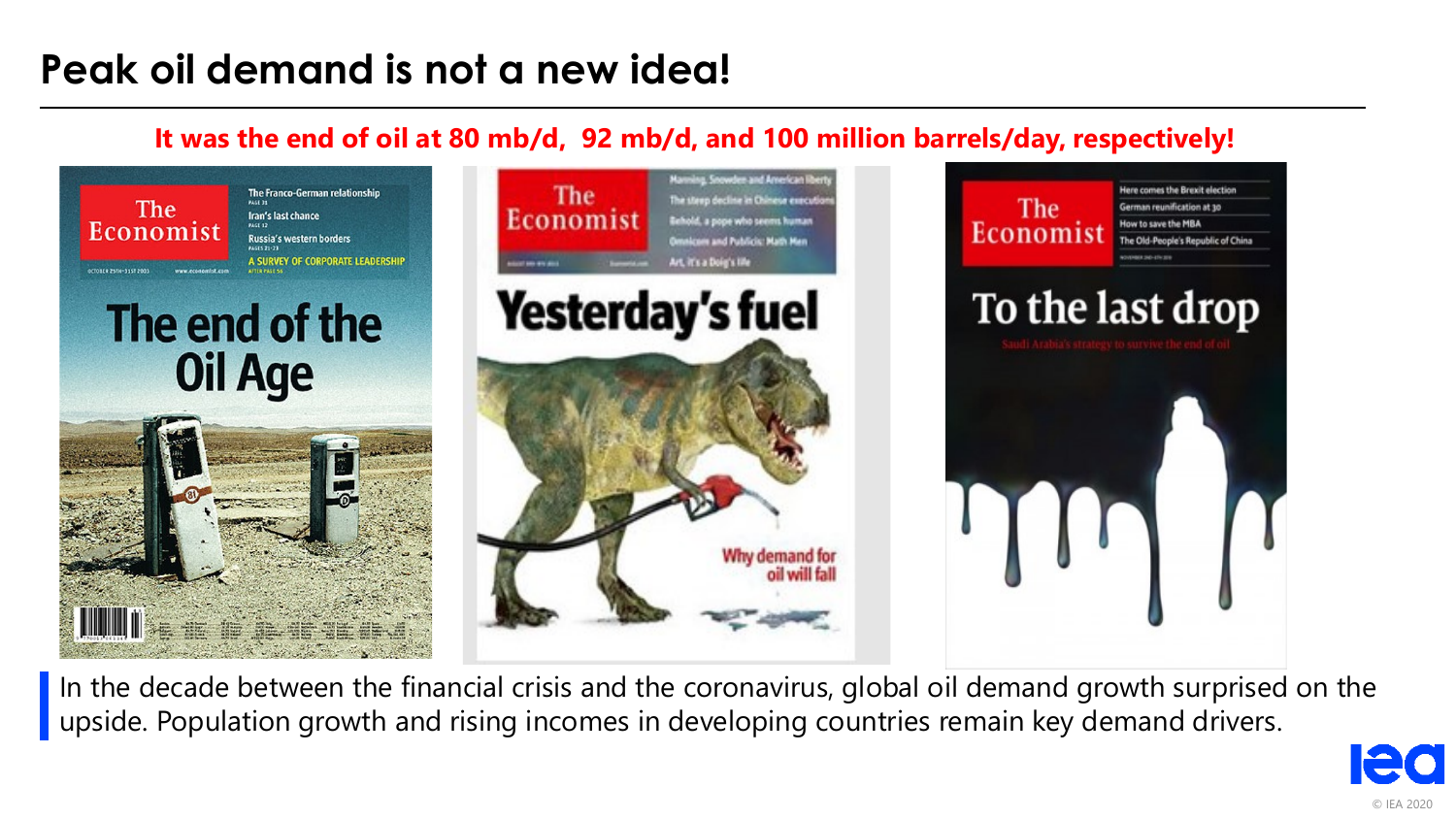### **Investment crunch: a new boom-and-bust cycle for oil markets?**

Effect of lower investment on 2025 oil balances



Reduced investment in 2020 already brings down 2025 oil output by more than 2 mb/d, if investment stays at 2020 levels, this would reduce the previously-expected level of supply in 2025 by almost 9 mb/d